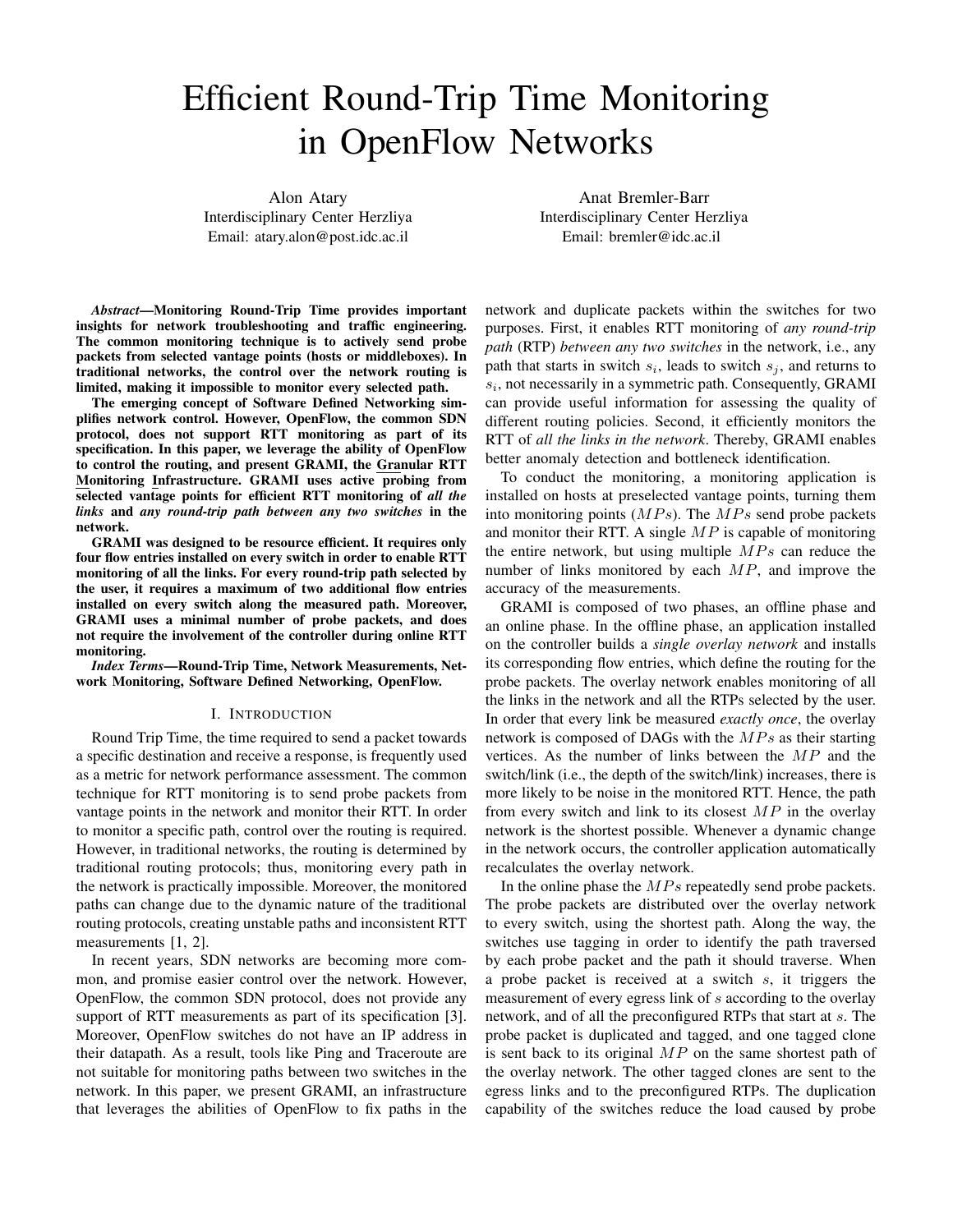packets since only one probe packet is sent from each MP. The duplication also increases the accuracy because the path is partly shared by both probe packets.

The RTT of specific a RTP P that starts at  $s_p$  is estimated as the difference between the RTT of two probe packets: (1) the probe packet that returned directly from  $s_p$  and (2) the probe packet that first traversed the RTP  $P$ , returned to  $s_p$ , and then went back to its original  $MP$  using the same shortest path of the overlay network. The  $MP$  can estimate the RTT of each probe packet as the delta between the time it sent the original probe packet and the return time of that probe packet.

For example, in Figure 1 GRAMI estimates the symmetric RTT of the path  $s_2, s_4, s_6$  (dotted path) by subtracting the RTT of the symmetric path  $m_1, s_3, s_2$  (solid path) from the RTT of the symmetric path  $m_1$ ,  $s_3$ ,  $s_2$ ,  $s_4$ ,  $s_6$ (dashed path).

Estimating the RTT by subtraction of two RTTs is very common and was also used in [4, 5, 6]. However, in traditional networks, this technique is

very limited, since the path cannot be controlled.

Monitoring the RTT of a single link is equivalent to monitoring an RTP  $P$ , where  $P$  is the path back and forth on a single link. We note that GRAMI can also monitor the links to hosts which are not  $MPs$  by installing virtual switches on the hosts, and monitoring them as part of the network.

GRAMI is very efficient: First, it requires only four flow entries installed on every switch to construct the overlay network and to enable monitoring of all the links. Any additional RTP requires a maximum of two more flow entries on every switch in the path. Second, it uses only a small number of probe packets; only one probe packet is sent from each  $MP$ , and the number of return probe packets is equal to the number of measured RTPs plus the number of measured links. Finally, the controller, which is often the most busy component in the network, is not involved in the online RTT monitoring.

We implemented GRAMI and ran simulations on a network emulated with Mininet [7] and based on CPqD OpenFlow virtual switches [8]. The code can be found in [9]. We demonstrated the efficiency of GRAMI on different topologies and examined its overhead on a hardware switch [10]. The results indicate that GRAMI adds short latency to the measurements with Mininet ( $\sim 12 \mu s$  for every packet duplication and  $\sim$  55 $\mu$ s for every tagging operation) and even shorter latency in the hardware switch  $\ll$  4 $\mu$ s for every packet duplication and  $\langle 1\mu s \rangle$  for every tagging operation).

The remainder of this paper is organized as follows. Section II elaborates on relevant background and related work. Section III provides an overview of GRAMI. Sections IV and V describe the offline and online phases respectively, while Section VI outlines additional technical details. Section VII presents the evaluation of GRAMI, and Section VIII concludes.

## II. BACKGROUND AND RELATED WORK

## *A. Time measurements in the internet*

Several factors might impact the experienced RTT: link latency and bandwidth, queuing delays, overloaded network, etc. While some factors are properties of the network and remain constant, others can rapidly change due to the network traffic, significantly affecting the measured RTT. Therefore, the RTT must be monitored constantly in order to track changes.

Multiple innovative and sophisticated approaches tried to overcome the limited control over routing obtainable with classic routing protocols. Most of them focus on inter-domain measurements, while our paper focuses on intra-domain measurements. King [11] and IDMaps [12] are mechanisms for estimating the RTT of paths between any two hosts in the internet. Paris Traceroute [13] creates symmetric paths in the internet by manipulating load balancers in the monitored paths and comparing their RTT. Network Radar [14] uses network tomography [15] and the RTT of different paths for one-way delay estimations. Still, these solutions solve problems in an environment in which the control over routing is limited, and therefore cannot monitor the RTT of every path in the network.

#### *B. Measurements in OpenFlow networks*

OpenFlow enables control over the routing in the network datapath by allowing the controllers to install flow entries on the switches. OpenFlow adds a lot of useful information with multiple counters and meters. Yet it does not supply any time measurement API as part of its specification.

Tools like Ping and Traceroute, the common tools for RTT monitoring [16], or more recently proposed tools such as PingMesh [17], are not suitable for OpenFlow networks, since they cannot observe layer-2 hop and the datapath has no IP address. Therefore, researchers have tried to create tools more suitable for OpenFlow networks. Several works [18, 19, 5] used the controller to send probe packets and measure their delay. However, the control path has different delays than the data path and it frequently becomes a bottleneck [20], making it harder to produce accurate results. Van Adrichem et al. [18] received noisy results and concluded that "The control plane is unsuitable to use as a medium for time-accurate delay measurements." In [21] Agarwal et al. proposed SDN Traceroute, which uses PACKET IN messages to determine the paths traversed by specific packets in OpenFlow networks. However, it also relies on the control plane and therefore cannot be used for accurate RTT monitoring.

In the closest work to ours, Shibuya et al. [6] enabled all physical links RTT monitoring by setting paths for probe packets sent from a single point in the network, other than the controller. Table I compares GRAMI to the solution in [6]. GRAMI can monitor the network from any number of  $MPs$ and balance the overload between them. Moreover, GRAMI reduces the number of probe packets sent from the  $MPs$ per active measurement to a single probe packet from each MP. Finally, GRAMI is more resource efficient, it requires only four flow entries on every switch in order to monitor



Fig. 1: Monitoring the symmetric RTP:

 $s_2, s_4, s_6$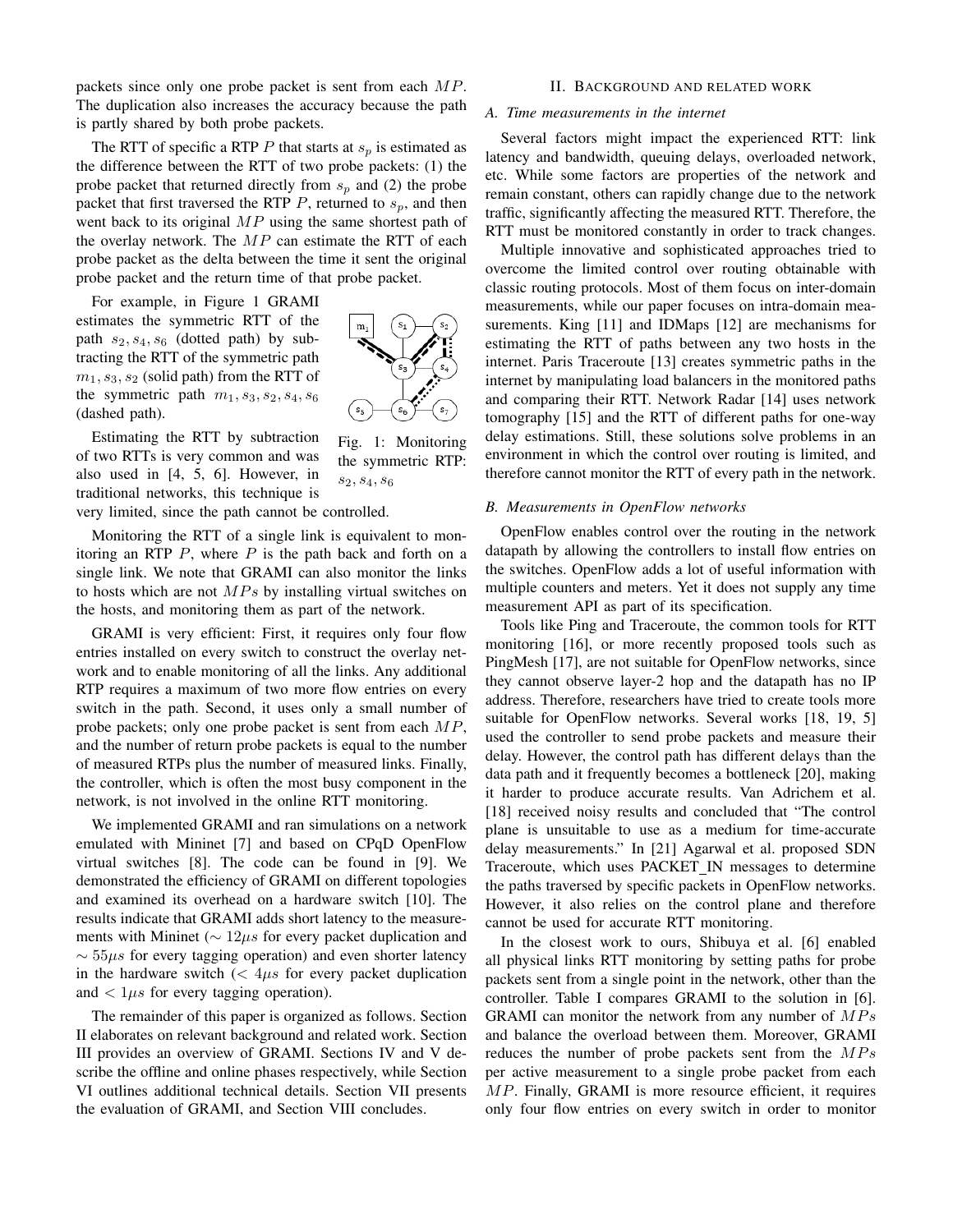all the links, and it requires two additional flow entries to monitor any additional RTP that traverses through this switch. In comparison, the solution in [6] requires the number of flow entries on the switches to be proportional to the number of links in the network for monitoring the links only. To the best of our knowledge, GRAMI is the first infrastructure that enables RTT monitoring of any RTP.

|              | MPs   | Probe packets          | Flow<br>entries | Measuring    |
|--------------|-------|------------------------|-----------------|--------------|
| <b>GRAMI</b> | Anv k | Send k, Return $n + r$ | $4+2r$          | Links & RTPs |
| [6]          |       | Send $n$ , Return $n$  | O(n)            | Links Only   |

TABLE I: GRAMI vs. Shibuya et al.'s solution [6] for network with  $n$  links and  $r$  RTPs.

## III. GRAMI OVERVIEW

# *A. Goal and considerations*

Our main goal is to create a generic, scalable and efficient infrastructure that enables RTT monitoring for any RTP and for all the links in the network. To achieve this goal, GRAMI meets the following criteria:

- 1) Compatibility: GRAMI should work with every Open-Flow network as is. Therefore, it makes no assumptions on the network topology and does not require changes to the OpenFlow protocol or to the switches.
- 2) No Time-Synchronization: Time-synchronization adds a lot of complexity to the network. Therefore, GRAMI does not count on time-synchronization.
- 3) Active Probing: Passively sampling packets in the vantage points is not sufficient for covering every path in the network. Thus, GRAMI uses active probing.
- 4) Minimal Controller Involvement: As explained in [18], the control plane is not suitable for time-accurate measurements. In addition, the control path frequently becomes a bottleneck [20]. For that reason, the controller does not participate in RTT monitoring in GRAMI.
- 5) Flexibility: GRAMI should be flexible. Thus, it can turn any vantage point into an  $MP$  and it can monitor from any number of  $MPs$ .
- 6) Resource Efficiency: First, the flow table capacity is often limited and multiple flow entries can degrade the switch performance [22]. Therefore, GRAMI installs only a small number of flow entries on the network switches. Second, overloading the network may decrease the accuracy of the measurements. Hence, GRAMI sends only one probe packet from every MP.
- 7) Accuracy: GRAMI builds the overlay network and uses packet duplication to optimize the accuracy of the results.
- 8) Dynamic Updates: Configurations are a burden to the network operators. Therefore, GRAMI automatically adapts to dynamic network modifications.

# *B. The workflow of GRAMI*

GRAMI allows the user to select any RTP in the network, and the desired number of  $MPs$ . Then, GRAMI works in two phases: an offline calculation phase, in which the controller application sets the routing for the probe packets, and an online RTT monitoring phase in which each  $MP$  sends probe packets for RTT monitoring (see Figure 2). The offline calculation phase contains several steps: in the beginning, the controller application calculates the  $MP$  location set, which optimizes the overlay network. Afterwards, according to the locations of the  $MPs$ , it computes the shortest path towards every switch and link in the network, and calculates the overlay network. Eventually, the controller application translates the overlay network and the given RTPs into flow entries, and installs them on the OpenFlow switches.

The  $MPs$  are in charge of the online RTT monitoring phase. Each  $MP$  periodically sends a single probe packet. The probe packets are duplicated, distributed and tagged within the switches according to the flow entries. All of the probe packets return to the  $MP$  from which they originated. For each of the returned probe packets, the MP extracts the tags in order to identify the path the probe packet traversed. Eventually, it uses the RTTs of the returning probe packets to estimate the RTTs of all the links and specified RTPs.

Once in a predefined time, a summary of the results is sent by the  $MPs$  to the controller or to any application that might require the information. In the case of dynamic network modifications such as link failure or the addition of a new switch, the overlay network is recalculated and the flow entries are reinstalled.



Fig. 2: The workflow of GRAMI

## IV. GRAMI OFFLINE PHASE

The offline phase is composed of three steps: (1) computing the  $MP$  location set, (2) calculating the overlay network, and (3) deriving and installing the corresponding flow entries on the network switches. These flow entries ensure that the probe packets will traverse the network according to the overlay network and RTPs. In this section we elaborate on steps (1) and (2). For the ease of reading, we explain step (3) in Subsection VI-B, after elaborating on the online phase in Section V.

## *A. Computing the* MP *location set*

The controller application learns about the network topology by using a topology discovery application. It receives as an input the desired number of  $MPs$ , k, and in some cases, a fixed set of vantage points to be  $MPs$ . The controller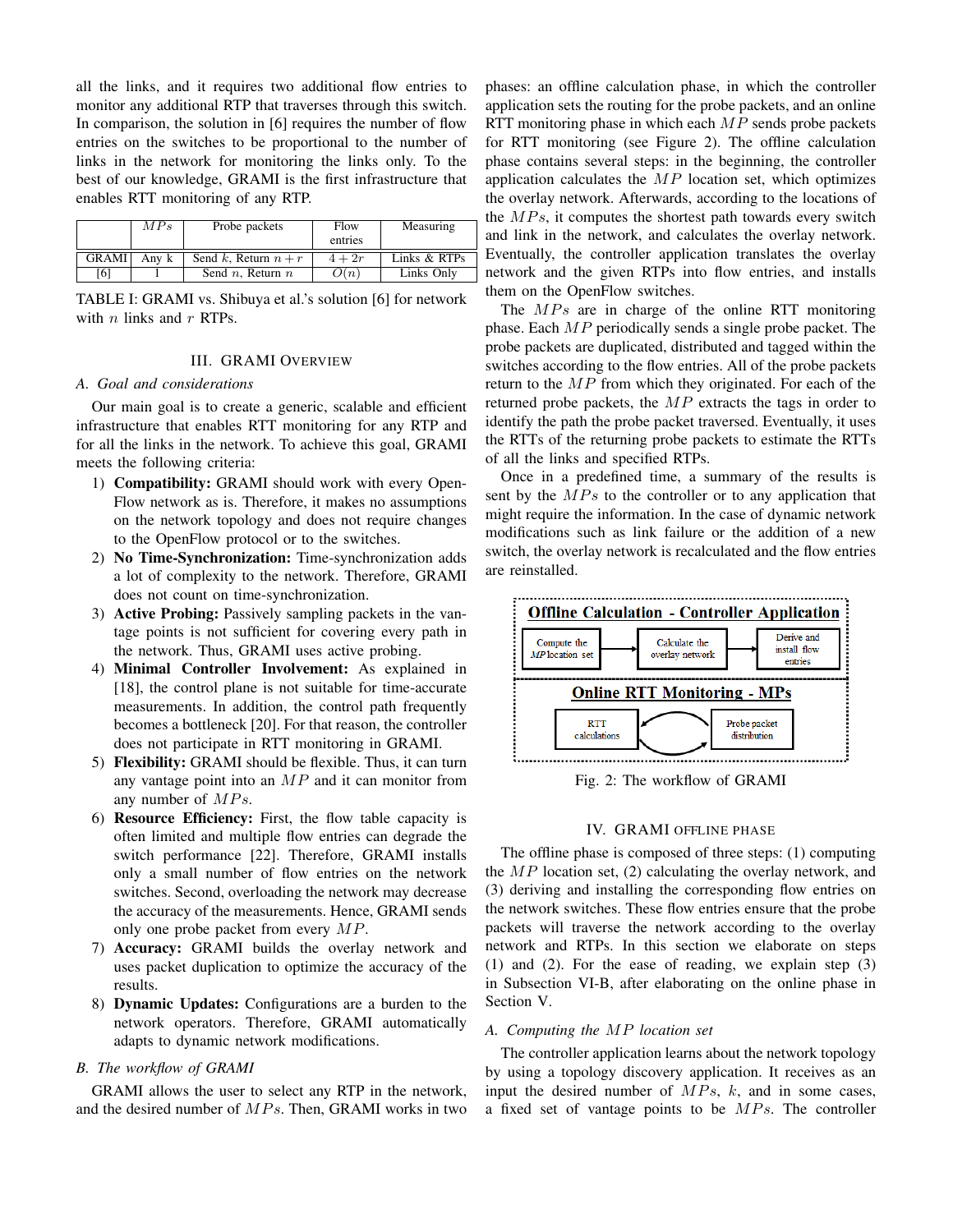application completes this set to a set of size  $k$  by computing the locations of the rest of the  $MPs$ . The  $MP$  location set should minimize the maximal depth (i.e., the number of links from the closest  $MP$ ). GRAMI selects the location set that balances the number of links monitored by each  $MP$ , as long as it does not increase the depth of any link.

This type of optimal location set problem is known to be NP-hard [23]. GRAMI chooses the best location set among those found by two algorithms: farthest-first traversal greedy algorithm  $[23]$ <sup>1</sup> and local-search heuristic<sup>2</sup>. This approach bounds the maximal link depth to be  $2d + 1$  where d is the maximal link depth in the optimal solution.

#### *B. Calculating the overlay network*

The overlay network sets a *singular shortest path* from every link in the network to its closest MP (see Figure 3).



Fig. 3: (a) Example topology of network switches. (b) The overlay network after connecting  $MP \; m_1$  to  $s_3$ . (c) The overlay network after connecting  $MP \, m_1$  to  $s_3$  and  $MP$   $m_2$  to  $s_6$ .

In case of a single  $MP$ , the overlay network is a Direct Acyclic Graph that covers all the links in the network.

To construct the overlay network for a single MP, GRAMI first builds a shallow spanning tree, i.e., a shortest path spanning tree. The links of the spanning tree are marked as solid links. We denote the *single* ingress solid link of every switch as its *parent link*. Then GRAMI adds the rest of the links and marks them as dashed links. In order to minimize the depth of the dashed links, GRAMI sets the direction of the dashed links from the switch with the lower depth to the switch with the higher depth. Note that the difference between these depths is at most one.

If there are multiple  $MPs$ , GRAMI divides the links between them so that every link is monitored by its closest  $MP$ . If there are several closest  $MPs$ , GRAMI tries to balance the number of links connected to each one. In this case, the overlay network is composed of multiple DAGs with the  $MPs$  as their starting vertices. The solid links create a single path to every switch from exactly one  $MP$  and the dashed links cover the remaining links. This overlay network is calculated in four steps (see Figure 4):

1) The links are divided between the  $MPs$ , creating k connected sub-networks. Every link is connected to its closest  $MP$ . In case of a tie, the link is added to the

 ${}^{2}$ GRAMI uses the given set or starts with an empty set and then iteratively adds the optimal local  $MP$  in every iteration.

MP that has fewer links in its DAG. Note that in this step, a switch can be covered by multiple  $MPs$ .

- 2) An overlay network with a single  $MP$  is calculated for every sub-network.
- 3) All the sub-networks are merged into a single network.
- 4) For every switch with multiple *parent links*, the *parent link* with the minimal depth remains solid and the rest of the ingress links become dashed.



Fig. 4: calculating the overlay network for two  $MPs$ .

GRAMI automatically adapts to dynamic modifications caused by failures or additions of network components. Those modifications are detected by the controller, either by packets that arrive at the controller to inform it that a new switch was added  $(OFTP$   $HELLO$  message), or by using a topology discovery application. After the modification has been detected, the controller application recalculates the overlay network, derives the flow entries, and installs them without any manual configuration.

## V. GRAMI ONLINE PHASE

In the online phase, the  $MPs$  work in measurement rounds. In every round, each  $MP$  sends a single probe packet with the measurement round number as payload. This number is used to match the sent probe packet to the return probe packets. The sent probe packet is duplicated and tagged within the switches and distributed over the overlay network. The duplication mechanism does add a short latency to the processing time in the switches (see Subsection VII-B); however, it also obviates the need for sending multiple probe packets.

The probe packets cover all the links and RTPs, and return to their original  $MP$ . Each  $MP$  extracts the tags and the measurement round number from the returning probe packets, and saves their RTT as the time elapsed since sending the probe packet with the same measurement round number. In this way, the  $MP$  can calculate the RTT of every link and RTP in its sub-network. In this section, we first explain the probe packet distribution and then the RTT calculations.

### *A. Probe packet distribution over the overlay network*

The probe packet distribution is determined by the probe packet's tags while arriving at a specific switch. The tags are encoded in the probe packet headers (see details in Subsection VI-A). According to the headers and the ingress port, the switch *matches* the probe packet to a specific *flow entry* and executes the corresponding *actions*. In this subsection we explain the general idea behind the probe packet distribution and in Subsection VI-B we describe the flow entries.

<sup>&</sup>lt;sup>1</sup>GRAMI uses the given set or chooses the first  $MP$  randomly and then iteratively adds the farthest  $MP$  in every iteration.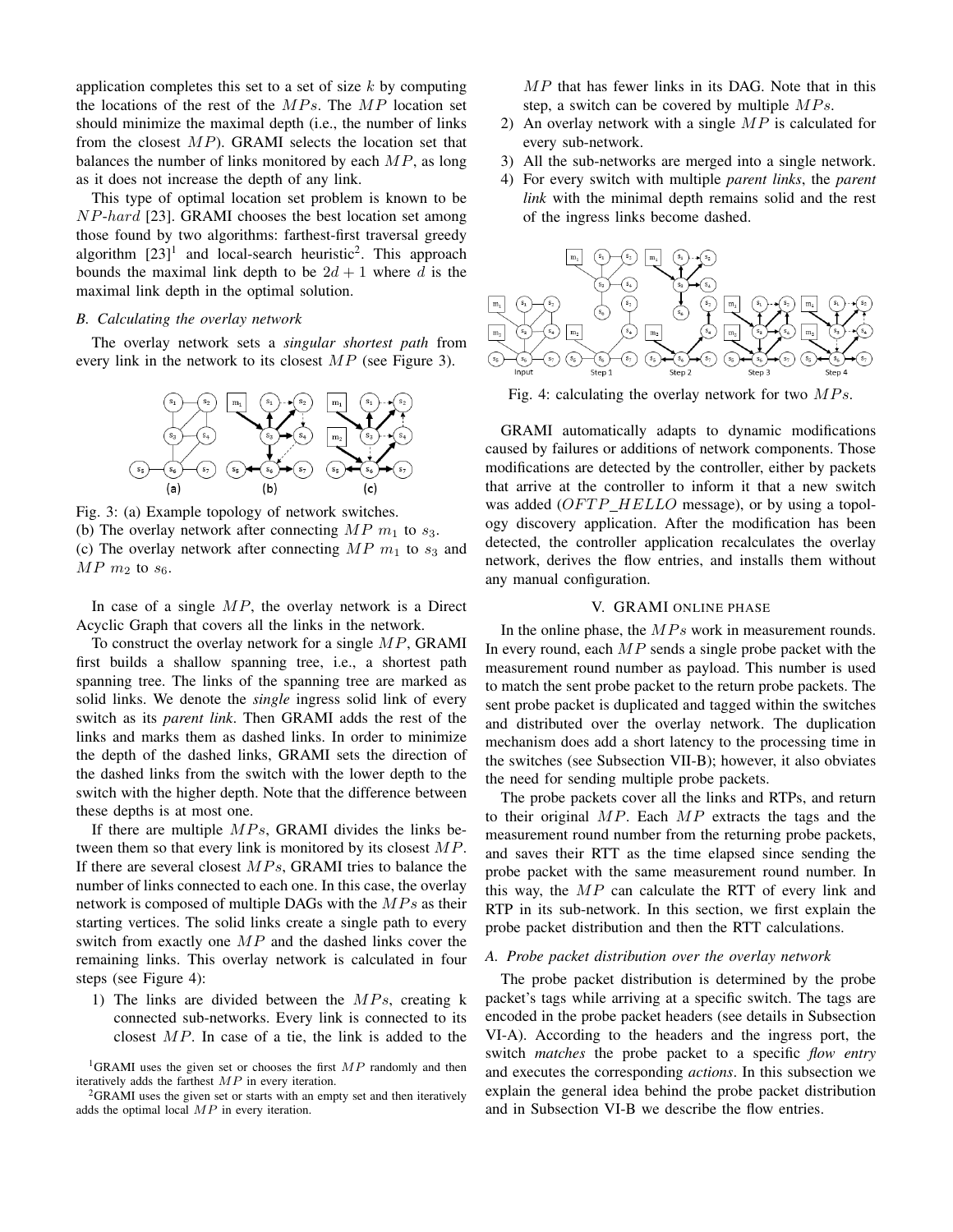Each probe packet contains a  $directionFlag$  that indicates the direction of distribution. Probe packets that traverse the overlay network in the direction of the links are denoted as *forward probe packets*. The *return probe packets* are denoted correspondingly. The  $MPs$  send only forward probe packets.

To ensure coverage of all the links, probe packets are distributed over the overlay network as follows. When a *forward probe packet* arrives at switch  $s_i$  from switch  $s_j$ , where the link from  $s_j$  to  $s_i$  is the parent link of  $s_i$  in the overlay network,  $s_i$  duplicates the probe packet and distributes the clones through all of its egress links according to the overlay network. Note that the egress links can be either solid or dashed. In addition,  $s_i$  sends a return probe packet back to  $s_i$ . The return probe packet is tagged with the IDs of both switches  $(s_i, s_j)$  to identify the last link and its direction. Additionally, the probe packet also contains a  $ParentFlag$ that indicates whether the link is a parent link. In this case, the  $ParentFlag = True$  in the return probe packet.

When a *forward probe packet* arrives at a switch  $s_i$  from switch  $s_j$ , where the link from  $s_j$  to  $s_i$  is not  $s_i$ 's parent link,  $s_i$  *only* sends the return probe packet back to  $s_j$  with  $ParentFlag = False$ . This mechanism ensures that every link and switch will be covered, *but only once*.

When a return probe packet arrives at a switch, the switch sends it through its parent link. The return probe packet thus traverses the shortest path back to its original  $MP$  (note that the return path is composed of solid links only). Figure 5 shows the distribution process over the example network.



Fig. 5: Step-by-step distribution process for the network links. The black arrows represent forward probe packets and the white arrows represent return probe packets. For convenience, the steps are presented synchronously.

The RTPs must be preconfigured in the network so that the probe packets will be able to traverse them. When a forward probe packet arrives at a switch  $s_p$  from its *parent link*,  $s_p$ sends, in addition to the aforementioned clones, a single probe packet to each RTP P that starts at  $s_n$ . Each probe packet contains an  $RTPFlaq$  indicating whether the packet measures an RTP or a link. The probe packets that measure RTPs are tagged with RTPFlag=True (for links RTPFlag=False).

Additionally, the probe packets are tagged with the ID of  $s_p$ and the ID of the RTP P. The switches along the RTP use the tag P to send the probe packet along P until it returns to  $s_p$ . Then,  $s_p$  tags the probe packet as a return probe packet, and sends it back to the  $MP$  via its parent link.

Figure 6 illustrates the process of measuring an asymmetric RTP  $P$  that starts at  $s_2$ . In step 1, probe packets arrives on the same path as the corresponding probe packet in steps 1-2 in Figure 5. In steps 2-4,  $s_2$  sends the probe packet to traverse  $P$ . In step 5,  $s_2$  identifies the probe packet that returns from  $P$  and sends it back to the  $MP$  in the same path as the corresponding probe packet in steps 5-6 in Figure 5. The process focuses on traversing  $P$  and ignores the duplication according to the overlay network.



Fig. 6: Monitoring RTP of the asymmetric RTP  $P=\{s_2, s_4, s_3, s_2\}$ . The numbers on the arrows represent steps in a synchronous network. The black arrows represent forward probe packets, the dotted arrows represent probe packets traversing P, and the white arrows represent return probe packets.

#### *B. RTT Calculations*

In every measurement round, each MP sends a single *forward* probe packet but receives multiple *return* probe packets.<sup>3</sup> The  $MPs$  have a configurable measurement round timeout; probe packets that exceed this timeout will be considered lost.

As explained, the return probe packets contain the information of a link or that of an RTP. In the case of a link, the return probe packet contains an  $RTPFlag = False$ . The RTT of the link from  $s_j$  to  $s_i$  is equal to the RTT of the probe packet tagged with  $(s_i, s_j)^4$  minus the RTT of the probe packet that measured the shortest path to  $s_j$ , which is the RTT of a probe packet that is tagged with  $(s_i, s_k)$  and  $parentFlag = True$ .

In the case of an RTP, the return probe packet contains an RTPFlag=True and the IDs  $(s_p, P)$ , where  $s_p$  is the first switch in the RTP  $P$ . The RTT of  $P$  is equal to the RTT of the probe packet tagged with  $(s_p, P)$  minus the RTT of the probe packet that measured the shortest path to  $s_n$ .

Note that the MP does not need to receive the network topology from the controller application to perform RTT calculations. However, during topology changes, some of the probe

<sup>4</sup>The probe packets are tagged on their way back; therefore,  $(s_i, s_j)$ represents the link from  $s_j$  to  $s_i$  in the overlay network.

 $3$ We assume that under similar conditions, similar packets experience similar processing time in the switches. However, for specific scheduling techniques such as: Virtual Output Queues or Active Queue Management, the time in queue may vary for different ingress ports; other techniques should be used in that case. We moreover assume that middleboxes will use consistent routing and will not change the tagging of the probe packets.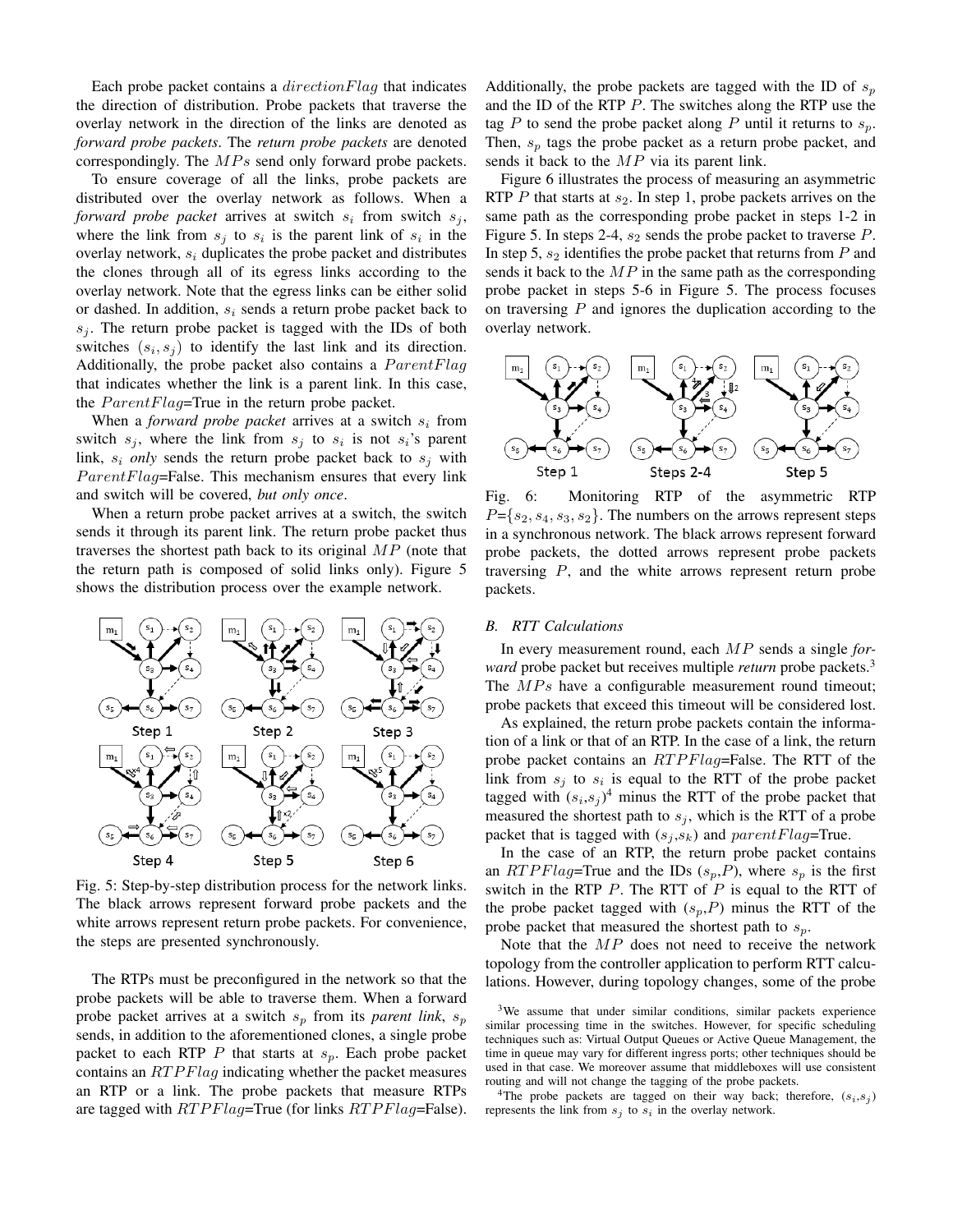packets might traverse unexpected paths, possibly leading to calculation errors. Therefore, unstable networks require a tight connection between the controller and the  $MPs$ .

### VI. GRAMI - TECHNICAL DETAILS

In this section we describe the tagging mechanism and the flow entries installed on the network switches.

## *A. Tagging mechanism*

The controller application selects unique IDs for the selected RTPs, unique IDs for the switches, and a NULL ID to indicate an empty ID value. Note that probe packets with RTP information contain two IDs; the RTP ID and the first switch ID. Probe packets with link information contain two IDs as well; those of the switches at the link's endpoints. Thus, GRAMI uses two fields of IDs;  $(ID1, ID2)$ , to enable tagging of RTPs or links according to the  $RTPFlag$ .

To enable the tagging only in the desired switches, GRAMI uses  $SetIDFlag$  to indicate whether the IDs should be tagged (i.e., at least one ID has not yet been tagged).

GRAMI uses the following tags (summarized also in Table II):

- 1) DirectionFlag indicates whether the direction of the probe packet is *forward* or *return*. It is used by the switches to match the probe packets to a flow entry.
- 2) SetIDFlag indicates whether the packet still has to be tagged with an RTP ID or a switch ID. It is used by the switches to match the probe packets to a flow entry.
- 3)  $ParentFlag$  indicates whether the last link in the path was a parent link. It is used by the  $MPs$  for RTT calculations.
- 4) RTPFlaq indicates whether the information in the return probe packet is related to an RTP or to a link. It is used by the  $MPs$  for RTT calculations.
- 5)  $(ID1, ID2)$  are used by the  $MPs$  for RTT calculations. If  $RTPFlag = False$ , the IDs are the endpoints of a link; otherwise, ID2 is the ID of the RTP, and ID1 is the ID of the first switch in the RTP. Note that ID2 is also used by the switches to match the probe packet and forward it along the RTP.

Since the probe packets are created in the  $MPs$  and used only for RTT monitoring, they can be independent of a specific protocol. Therefore, GRAMI can add any payload, and select any field for tagging, as long as the OpenFlow version supports tagging and matching for that field. We implemented GRAMI with OpenFlow1.3 and used ETH TYPE (16 bits) and two VLAN headers (12 bits each). The *DirectionFlag* and the *SetIDFlag* were encoded by four different ETH TYPE values that are not correlated with any protocol. The  $ParentFlag$ ,  $RTPFlag$  and  $ID1$  were encoded in one VLAN header. ID2 was encoded in the other VLAN. In ID1, 10 bits were used for switch ID or the NULL ID. In  $ID2$ , 12 bits for switch ID, RTP ID or the NULL ID.<sup>5</sup>

Hence, the current implementation is limited to  $(2^{10}-1)=1023$ switches and  $(2^{12} – 1) = 4095$  RTPs, but choosing other fields for tagging is possible for bigger networks.

VLAN headers are commonly used for tagging in OpenFlow networks [24]. However, tagging with VLANs has the overhead of using the "PUSH\_VLAN" and "POP\_VLAN" actions, in addition to setting the field with the relevant tag. In the P4 language (also referred as "OpenFlow 2.0 API") [25], the user can define specific headers for tagging, and only set these headers in order to tag the packet. Implementing GRAMI with the P4 language should thus significantly reduce the overhead caused by the tagging mechanism.

#### *B. The flow entries*

The controller application calculates the overlay network and derives the corresponding flow entries. In addition, it finds the relevant ingress and egress ports of every switch along each of the selected RTPs. Then, the controller application installs the flow entries on the network switches.

Table III describes in detail all the flow entries that implement the distribution, duplication, and tagging mechanisms. If a probe packet matches several flow entries, the one with the highest priority will be executed.

The purpose of flow entries 1-4 is to distribute the probe packets according to the overlay network; therefore, these flow entries are installed on all the switches. The controller application installs flow entries 5-6 for every selected RTP. The purpose of these flow entries is to distribute the probe packets over a specific RTP P which starts in switch  $s_p$ . Therefore, these flow entries are installed only on switches along  $P$ . Flow entry 5 is installed on every switch in  $P$  except  $s_p$  in order to create  $P$  (it can be installed twice if the switch appears twice in P). Flow entry 6 is installed on  $s_n$  so the probe packet will return to the  $MP$  after traversing  $P$ .

Below we describe the life-cycle of a probe packet. In parentheses we note the state of the probe packet according to Table II and the flow entry number according to Table III.

|     | DirectionFlag SetIDFlag   ParentFlag   RTPFlag |                  |            |       | ID1         | ID2.                                |
|-----|------------------------------------------------|------------------|------------|-------|-------------|-------------------------------------|
|     |                                                | $\left(1\right)$ |            | (1)   |             | $(\log(n+1))$ $(\log(\max(r,n)+1))$ |
| (a) | Forward                                        | True             | False      | False | <b>NULL</b> | NULL.                               |
| (b) | Return                                         | True             | True\False | False | Switch ID   | <b>NULL</b>                         |
| (c) | Return                                         | False            | True\False | False | Switch ID   | Switch ID                           |
| (d) | Forward                                        | False            | False      | True  | Switch ID   | <b>RTP ID</b>                       |
| (e) | Return                                         | False            | False      | True  | Switch ID   | <b>RTP ID</b>                       |

TABLE II: The tagging of a probe packet in every possible state. We note in parentheses the number of bits required for each tag in a network with  $n$  switches and  $r$  RTPs.

The *forward* probe packet is sent from the MPs with  $(ID1, ID2) = (NULL, NULL)$  and  $SetIDFlag = True$  (a). When it arrives at a switch from its parent link, the switch distributes the probe packet to its egress links (a,1) and sends a *return* probe packet through its ingress port after tagging ID1 and *ParentFlag*=True (b,1). If a *forward* probe packet with  $SetIDFlag$ =True arrives at a switch from a link which is not its parent link, the switch tags  $ID1$ ,  $ParentFlag = False$ ,

<sup>&</sup>lt;sup>5</sup>*ID*2 requires at least  $log(max(r, n) + 1)$  bits for a network with *n* switches and r RTPs.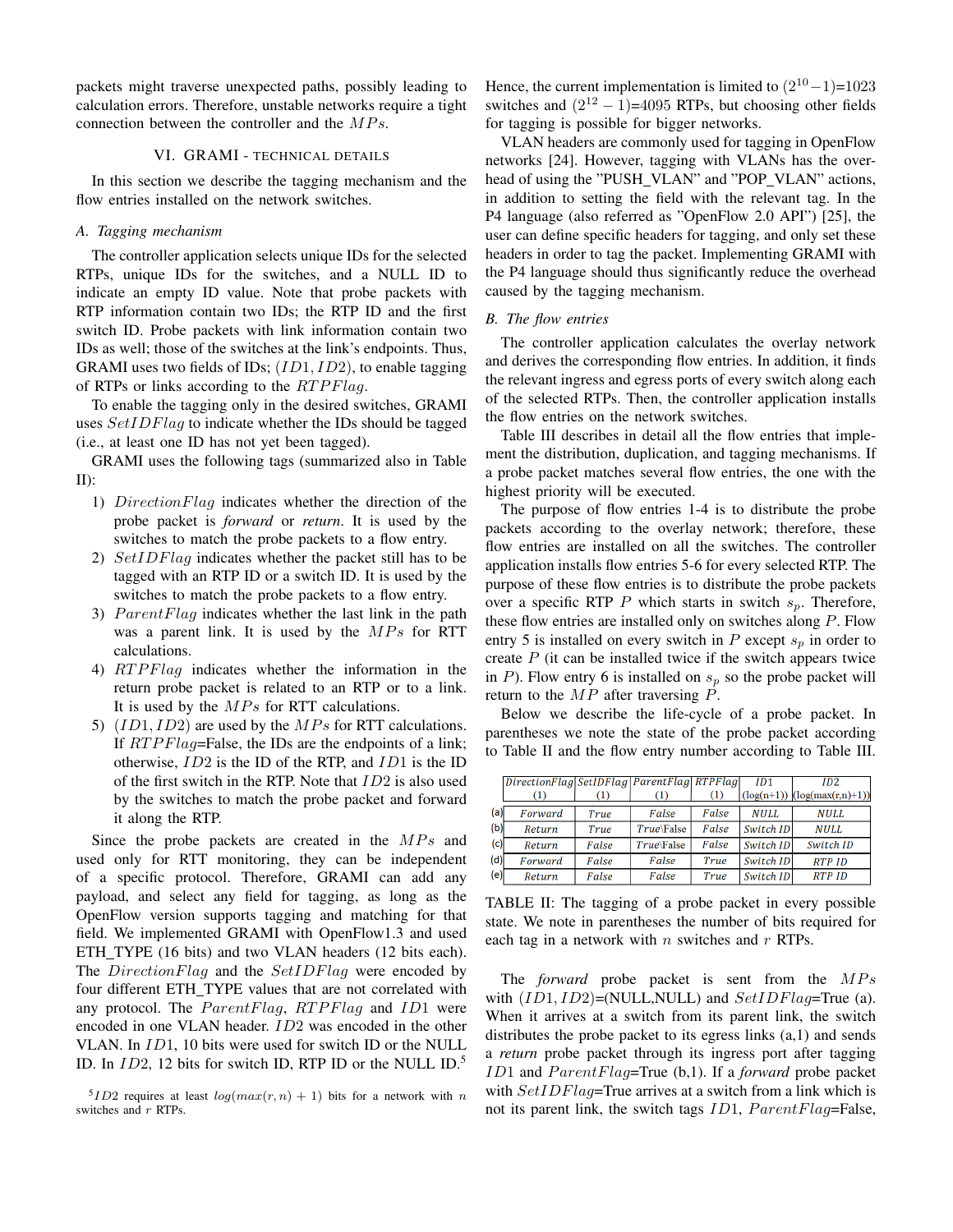| No.           | Purpose                                     | Name                         | Switch              | Match                                                                                                   | Priority | Action                                                                                                                                                                                                                                                                                                                                                                                                                           |
|---------------|---------------------------------------------|------------------------------|---------------------|---------------------------------------------------------------------------------------------------------|----------|----------------------------------------------------------------------------------------------------------------------------------------------------------------------------------------------------------------------------------------------------------------------------------------------------------------------------------------------------------------------------------------------------------------------------------|
|               | Traverse<br>the<br>overlay<br>network.      | Distribute                   | All                 | i.DirectionFlag=Forward<br>$ii. SetIDFlag = True$<br>$iii. Ingress$ port = parent port                  | 2        | 1. Duplicate the probe packet and send the clones to all the egress<br>ports with no tag changes.<br>2. Send probe to the ingress port with <i>Direction Flag</i> =Return,<br>$SetIDFlag = True$ , parent Flag=True and ID1= ID of s.<br>3. For every RTP $P$ which starts in $s$ , send a probe packet to the<br>first link in P with RTPFlag=True, DirectionFlag=Forward,<br>SetIDFlag=False, ID1=ID of s and ID2=RTP ID of P. |
|               |                                             | Do not<br>dis-<br>tribute    | All                 | i.DirectionFlag=Forward<br>$ii. SetIDFlag = True$<br>(Ingress port $\neq$ parent port)                  |          | 1. Send probe to the ingress port with <i>Direction Flag</i> =Return,<br>$SetIDFlag = True$ , parent Flaq = False and ID1 = ID of s.                                                                                                                                                                                                                                                                                             |
| $\mathcal{F}$ |                                             | Return<br>And Tag            | All                 | $1. DirectionFlag = Return$<br>$ii. SetIDFlag = True$                                                   |          | 1. Send to the parent port with SetIDFlag=False and<br>$ID2 = ID$ of s.                                                                                                                                                                                                                                                                                                                                                          |
| 4             |                                             | Return<br>No Tag             | All                 | $i. DirectionFlag = Return$<br>$ii. SetIDFlag = False$                                                  |          | 1. Send to parent port with no tag changes.                                                                                                                                                                                                                                                                                                                                                                                      |
|               | Traverse<br>$RTP$ $P$<br>which<br>starts in | Traverse<br>$\boldsymbol{P}$ | <b>Not</b><br>$s_p$ | i.DirectionFlag=Forward<br>$ii. SetIDFlag = False$<br>$ii. ID2 = RTP$ ID of P<br>iv. Ingress port value |          | 1. Forward according to the RTP ID and the ingress port value to the<br>next link in $P$ through specific egress port with no tag changes.                                                                                                                                                                                                                                                                                       |
| 6             | switch<br>$s_p$ .                           | Return<br>From $P$           | $s_p$<br>only       | i.DirectionFlag=Forward<br>$ii. SetIDFlag = False$<br>iii. $ID2=RTPID$ of $P$                           | -1       | 1. Send to the parent port with <i>Direction Flag</i> =Return.                                                                                                                                                                                                                                                                                                                                                                   |

TABLE III: Flow entries installed on switch s. The egress ports and parent ports are derived from the overlay network. The ingress port is the port from which the packet entered.

and sends a *return* probe packet (b,2). The first switch on the return path to the  $MP$  tags  $ID2$  and sets  $SetIDFlag = False$ (c,3), so the probe packet will not be tagged until it returns to the  $MP$  (c,4).

When the probe packet start traversing an RTP  $P$  that originates in a switch  $s_p$ ,  $s_p$  sets  $RTPFlag = True$ ,  $(ID1, ID2)=(s_p, P)$  and  $SetIDFlag=False$  (d,1). The packet is still a *forward* probe packet but it will not be tagged. The switches along the  $P$  forward the probe packet until it returns to  $s_p$  (d,5). Then,  $s_p$  sets  $DirectionFlag = Return$  and the probe packet returns to the  $MP$  (e,6) along the shortest path.

#### VII. EVALUATION AND DISCUSSION

We tested GRAMI on a network emulated with Mininet and based on CPqD OpenFlow virtual switches controlled by a single Ryu controller [26]. All links were set with a  $100Mbps$ bandwidth and 20ms latency. The only traffic in the network was OpenFlow communication between the controller and the switches.

| No. | Name             | Links | Switches | Max Depth | Calc Time (ms) |
|-----|------------------|-------|----------|-----------|----------------|
|     | GetNet           | 8     |          |           | 2.82           |
| 2   | Peer1            | 20    | 16       |           | 11.79          |
| 3   | Airtel           | 37    | 16       | 3         | 15.37          |
| 4   | <b>BT</b> Europe | 37    | 24       | 3         | 30.02          |
| 5   | <b>BICS</b>      | 48    | 33       | h         | 55.39          |
| 6   | <b>ATT</b>       | 57    | 25       |           | 47.89          |
|     | <b>GEANT</b>     | 61    | 40       | 5         | 87.49          |
| 8   | Deutsche         | 62    | 39       | 5         | 101.13         |
| 9   | Forthnet         | 62    | 62       | 5         | 106.48         |
| 10  | BTN              | 65    | 53       |           | 120.8          |

## *A. Building the overlay network*

TABLE IV: Calculation times of the overlay network for various topologies and a single MP.

We tested GRAMI on topologies taken from Topology Zoo [27]. In all of the tested topologies, GRAMI successfully

monitored the RTT of all the links in the network and the RTT of different RTPs we preconfigured. Table IV describes the topologies, the overlay network calculation time, and the maximal depth when a single  $MP$  is placed in the optimal location. As shown in the table, the calculation time tends to grow when the network size and maximal depth increases. Installing the flow entries took an additional 2.7ms per switch.

In the following tests we used topology 5. In every test we conducted 200 measurement rounds and sent a single forward probe packet from every  $MP$  with 1 second interval between rounds. Note that Mininet is a virtual environment not suitable for measuring time or performance accurately. However, it is a proof of concept and gives us a sense on the impact of different network parameters. In the next sections, we try to estimate GRAMI's overhead in Mininet followed by an assessment of how different network parameters might affect the accuracy of the RTT measurements.

## *B. Overhead analysis*

GRAMI has the overhead of duplication and tagging within the switches. We measured the overhead in our emulated Mininet network with virtual switches and found that the average latency for adding a single VLAN header tag is equal to  $\sim$  55 $\mu$ s, and the average latency for a single packet duplication is equal to  $\sim 12 \mu s$ . To estimate the overhead of GRAMI for paths with different lengths, we selected three switches with depths of 2-4 in topology 5. Then, we installed flow entries to set the shortest symmetric path toward each switch. We monitored the RTT of those paths with simple forwarding (the packets were forwarded between the switches with no further actions) and with GRAMI. Figure 7 compares the monitored RTT and shows that GRAMI adds small overhead to the results, which increases for longer paths. Note that the same link latency was emulated for all the links in the network. As a result, the probe packets that were sent from a certain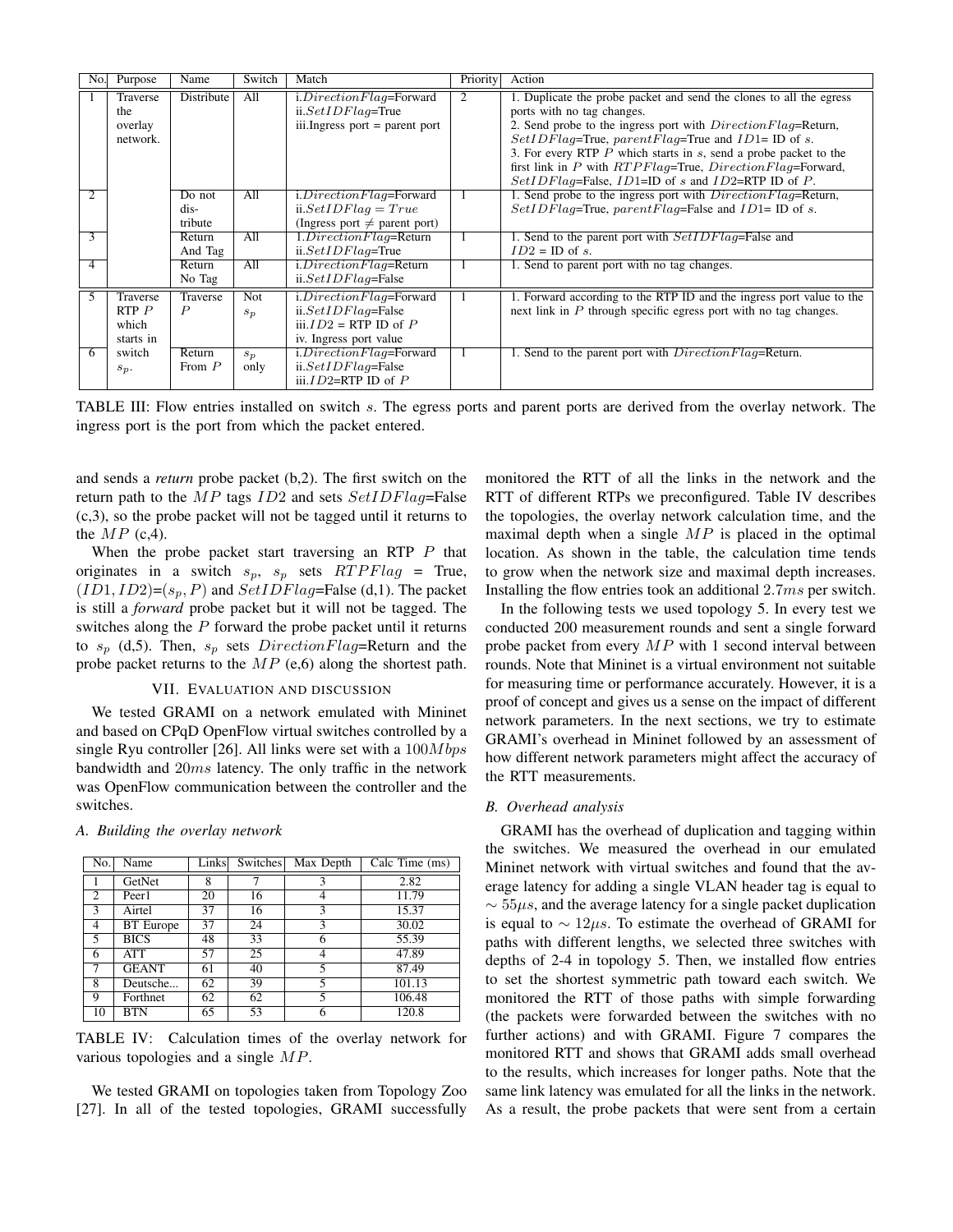

Fig. 7: GRAMI vs. forwarding monitored RTT CDFs for paths composed of different number of links.

switch to its egress links returned to that switch within a short time of one another. Since in our emulated network tagging takes much longer than duplication, each probe packet had to wait in the switch queue until the switch tagged the probe packets that preceded it in the queue. Thus, even though the mentioned latencies were relatively small, they accumulated and increased with the length of the measured path.

We measured these mentioned latencies for NoviFlow Novikit 250 switch [10]. The packet duplication took less then  $4\mu s$  and tagging took less than  $1\mu s$ . We expect the overhead to be significantly lower also on other hardware switches.

## *C. Link depth*

In order to estimate the impact of depth on the accuracy of the measurements, we calculated the standard deviation of the RTT measurements for every link. The standard deviation provides a good estimation of measurement noise. As Figure 8 shows, for deeper nodes, the RTT measurements tend to be more noisy.



Fig. 8: Scatter plot of the average standard deviation in the RTT measurements as a function of the link's depth. Every  $x$ is a link in the network.

# *D.* MP *location set*

To check how the location of an  $MP$  affects the monitored RTT, we used GRAMI to find the optimal and worst locations to place a single  $MP$ . Note the optimal location for a single  $MP$  can be found in polynomial time.

| Location | Avg depth | Max depth | Avg RTT(ms) | Avg Stdev $(ms)$ |
|----------|-----------|-----------|-------------|------------------|
| Optimal  | 3.91      |           | 21.88       |                  |
| Worst    | 7.125     |           | 21.97       |                  |

TABLE V: Optimal vs. worst location for a single MP.

Table V shows that the optimal location reduces the depth of the links, GRAMI's overhead, and measurement noise.

We also monitored all the links in the network for 1-6  $MPs$ connected to the network. As shown in Figure 9, the average RTT monitored by GRAMI decreased as the number of  $MPs$ grew. The dashed line represents the link latency that was emulated for all the links in the network. Since the RTT also includes the processing time in the switches, the average RTT cannot reach the dashed line. However, as it gets closer, the overhead of GRAMI decreases.



Fig. 9: Average RTT of the links in the network as a function of the number of  $MPs$ .

# *E. Sensitivity to network conditions and dynamic changes*

We tested how GRAMI responds to dynamic changes in the network by selecting a specific link and monitoring its RTT for 15 seconds with a 200ms interval between probe packets.



Fig. 10: RTT over time for a single link that was overloaded at known times. In the solid segment, we overloaded the network with  $57Mbps$ , as opposed to  $54Mbps$  in the dotted segment.